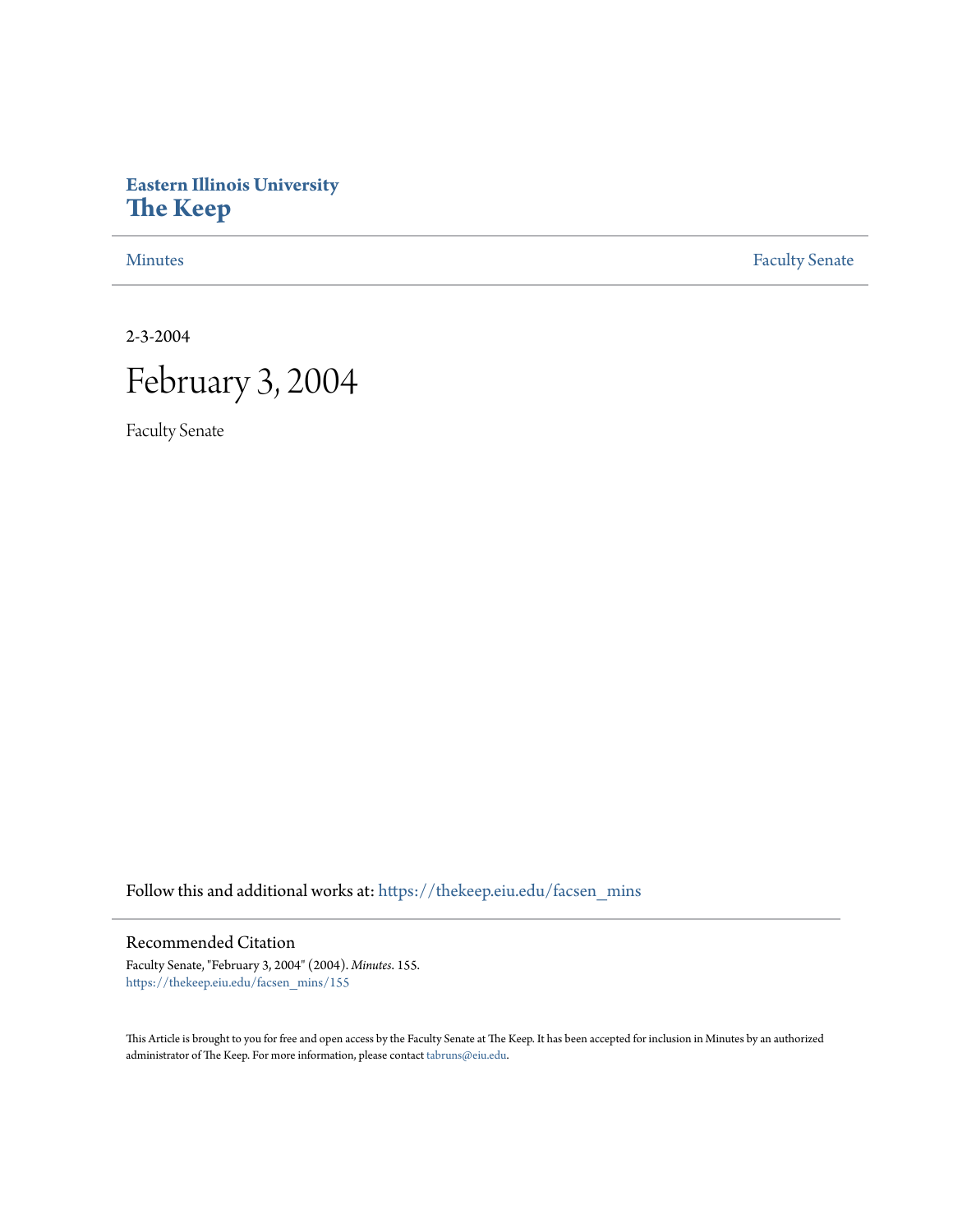### **FACULTY SENATE MINUTES FOR February 3, 2004 (Vol. XXXII, No. 19)**

The 2003-2004 Faculty Senate minutes and other information are available on the Web at www.eiu.edu/~FacSen. The Faculty Senate agenda is posted weekly on the Web, at Coleman Hall 3556, and on the third-level bulletin board in Booth Library. Note: These Minutes are not a complete verbatim transcript of the Senate meeting.

**Nominations and supporting materials for the Distinguished Faculty Award are due at Senator Steve Scher's office (3143 Physical Sciences) by 4:00 p.m. on February 20, 2004. Nomination forms are available through the CAA and Faculty Senate's web sites and Academic Affairs. Nominees must be in at least their fourth year of full-time employment at Eastern. Nominations of faculty from last year are still considered active, although files can be updated. If you have questions, call Steve Scher at 581-7269.**

## **-------------------------**

**-------------------------**

**All faculty are urged to complete the survey for the North Central Association accreditation process.**

**I. Call to order by Chair David Carpenter at 2:00 p.m.** (Library Conference Room, Booth Library): Present: J. Allison, R. Benedict, A. Brownson, D. Carpenter, D. Carwell, L. Comerford, B. Fischer, B. Lawrence, A. Haile Mariam, M. Monipallil, W. Ogbomo, J. Pommier, S. Scher, J. Stimac, J. Wolski. Guests: Blair Lord, Will Hine, James Tidwell, Gail Richard, Gary Reed, Jim Nantz, Steve Shrake, Gary Hanebrink, Betty Ralston, Keila Lacy, Amanda Sartore, Kyle Donash, Keven Sampier.

#### **II. Approval of the Minutes of January 27, 2004: Motion (Ogbomo/Comerford) to approve. Yes: Benedict, Brownson, Carpenter, Carwell Comerford, Lawrence, Ogbomo, Stimac, Allison, Haile Mariam. Abstain: Scher. Motion passed.**

#### **III. Announcements:**

Carpenter: Allison and Carpenter will meet with members of the CUPB Executive Committee at 2:00 p.m. Friday (Feb 6) to discuss membership of CUPB.

#### **IV. Communications:**

- A. Julie Griffin (2/2): E-mail regarding IBHE recommendation to maintain Eastern's "support from the state" at "its FY 2004 level."
- **B.** Anne Zahlan (2/2): E-mail requesting Faculty Senate to continue to engage CAA's executive committee in discussions about converting the Honors Council into a broadly representative, elective group. Among her remarks she writes, "Candidates for election to the Council would, of course, be asked to write statements indicating their experience in honors education and their ideas on outstanding issues."
- C. Charles Delman (1/27/03): E-mail attachment stating that the "primary purpose of investigating funding for athletics is to assess its impact on the university's academic mission. Nowhere in the report is this impact assessed, nor are athletic and academic funding ever compared." He ends the attachment by asking, "Why is it that we can afford to compromise the quality of academic programs [which have taken cuts], but not intercollegiate athletics?"
- D. Richard Keiter (3/3): E-mail re: a proposed fee increase for athletics. Keiter begins the communication with the following statement: "While a case can be can be made for increasing the student athletic fee, one needs to ask whether this action is the best way to enrich the student experience . . . ." After noting that few of the assessed fees" students' pay "are connected to academic life," he concludes with the following question: "If given a choice might our students vote for fees that contribute toward a competitive advantage upon graduation?"
- E. Alan Baharlou (3/3): E-mail expressing gratitude for the Senate's recognizing Chairs' "contribution by making chairs eligible for the Distinguished Faculty Award."
- F. Senator Fischer (3/3): E-mail expressing a "possible" format for Faculty Forum.
- G. EIU's *Report to the Board of Trustees*.
- H. Minutes of Board of Trustees (12/19/03).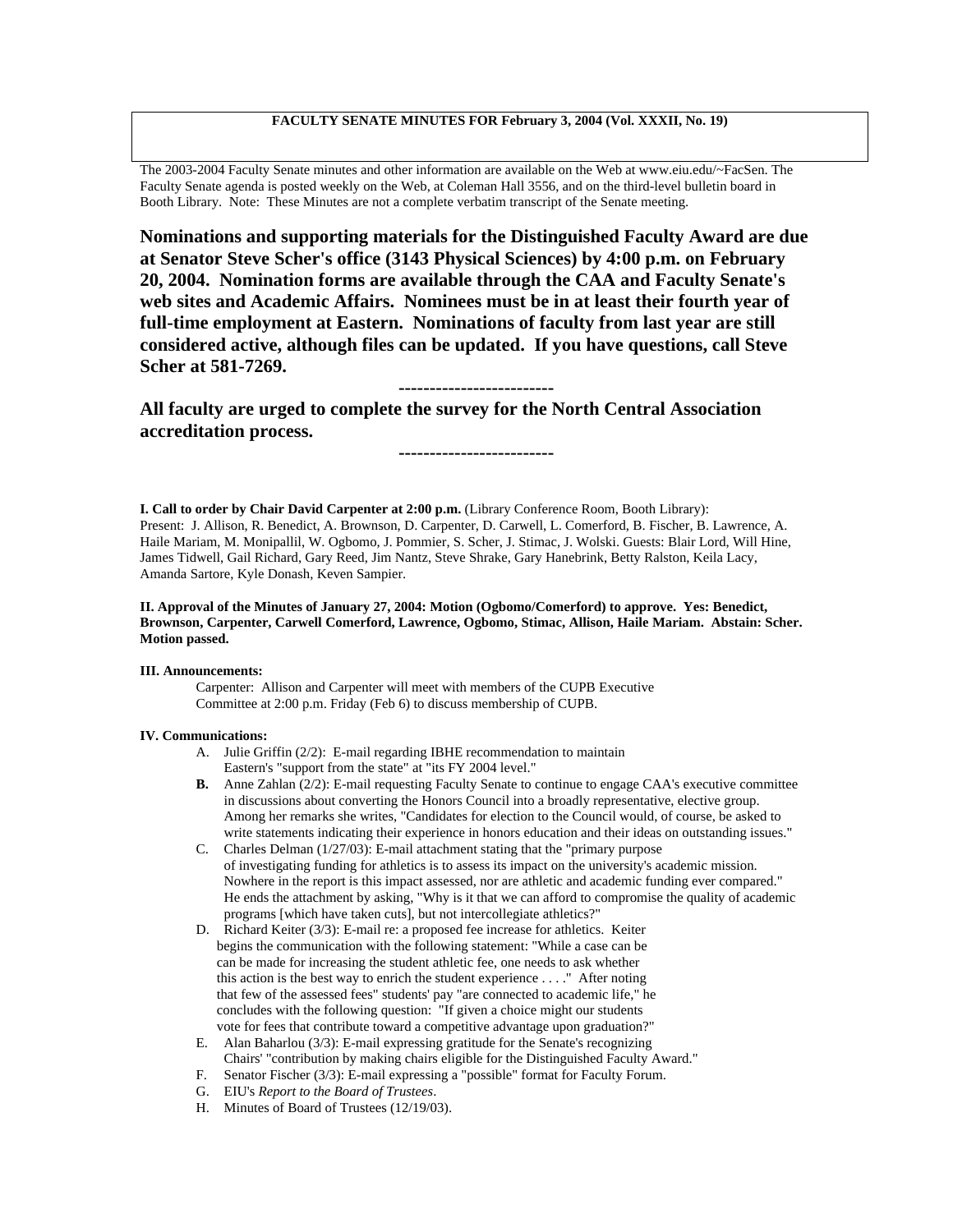- I. Jennifer Harp (1/26/03): Memorandum regarding Summer and Fall Undergraduate Research Grant Applications.
- **J.** Minutes of Board of Trustees (11/7/03).
- **K.** Board of Trustees' "Agenda" for February 6 Meeting in Grand Ballroom.
- **L.** Staff Senate Minutes (1/14/03).

#### **V. Old Business:**

A. Committee Reports

Executive Committee: Chair Carpenter mentioned that he will attend the CUPB Meeting of February 6. He also noted that he and Senator Allison will meet with members of CUPB's executive committee at 2:00 p.m. February 6 to discuss the membership of CUPB.

> Nominations Committee: **Motion (Wolski/Fischer) to appoint Senator Pommier to the Development Communication Committee.** After a brief inquest concerning Pommier's character, qualifications, and wardrobe, the **motion passed unanimously**.

B. Discussion of Faculty Forum

Senator Fischer explained his rationale for two broad headings for the upcoming Faculty Forum; he proposed "Building and Academic Community on Campus" and "Building Bridges with the Community." Senator Allison liked the first heading but wanted a second heading that would focus more explicitly on Eastern's budget priorities and the IBHE's pronouncements about productivity. Allison made the following motion: **Motion (Allison/Pommier) that the general heading for the Forum be Academic Aims and University Priorities**. After a considerable range of discussion about this motion and the Senate's particular objectives for the Forum, it became clear that the motion did not clarify the Senate's objectives. Allison then withdrew the motion. Senator Scher then **moved (Scher/Wolski) the following motion: That the heading for the Forum be "Building a Learning Community for EIU" and that the subheadings be "Scholarship at EIU, EIU and Charleston (Building on Strengths for Quality of Life), and International Programs and Life at EIU." This motion passed unanimously.**

C. Discussion of Athletics Report

Voicing the suggestion of a colleague, Senator Stimac wondered if other members of the OVC )Ohio Valley Conference) should be encouraged to reduce fees since EIU manages a great many athletic programs at the lowest cost. Richard sated that, when one looks at the overall budget, EIU is not the lowest, and that if only one school reduces fees, that school will be at a disadvantage. Senator Pommier wondered why so many of EIU's athletic programs have to be scholarship programs. "Why not focus on a smaller number of scholarship programs?" he asked. Senator Allison stated that remaining in NCA Division sports might be just too costly given Eastern's level of funding and academic needs. He mentioned that a colleague had told him that about three of every four scholarships at EIU is related to athletics. He stated opposition to increasing athletic fees on students who will be experiencing significant tuition increases and other increases. He wondered if EIU should get off such an expensive toll road and find a less expensive route for athletic programs. With a high quality intramural program, EIU could involve a greater number of students at reduced cost. Senator Comerford voiced concern that such an approach could harm recruitment since students now see EIU as a Division I university among other like universities with which we compete for students. Charles Delman asked if it might be cost effective for EIU to be in Division II or II. Richard stated that Divisions I and II actually require more appropriated dollars because of different guidelines about use of fees and matching dollars, which EIU can take advantage of in Division I. Delman wondered why anyone would be a member of Divisions II and III. Richard and Tidwell said that decisions about conference membership often play a role in such decisions. Tidwell also noted that other OVC universities outside Illinois provide much higher levels of appropriated dollars; Illinois schools like Eastern must rely more heavily on fees. Delman recalled Richard's information about the higher-than-average academic performance of student athletes. He suggested that if non-athletes enjoyed higher levels of scholarship support, they would likely have the opportunity to devote greater time and attention to academic performance. Both Delman and Ogbomo expressed belief that raising fees on all students to support athletic scholarships is unfair.. Richard noted that athletes are students, too. They make a long-term commitment to represent EIU as athletes. Senator Fischer noted that 5---650 of our students are athletes. In addition, when members of the Band and other related groups are counted, athletic